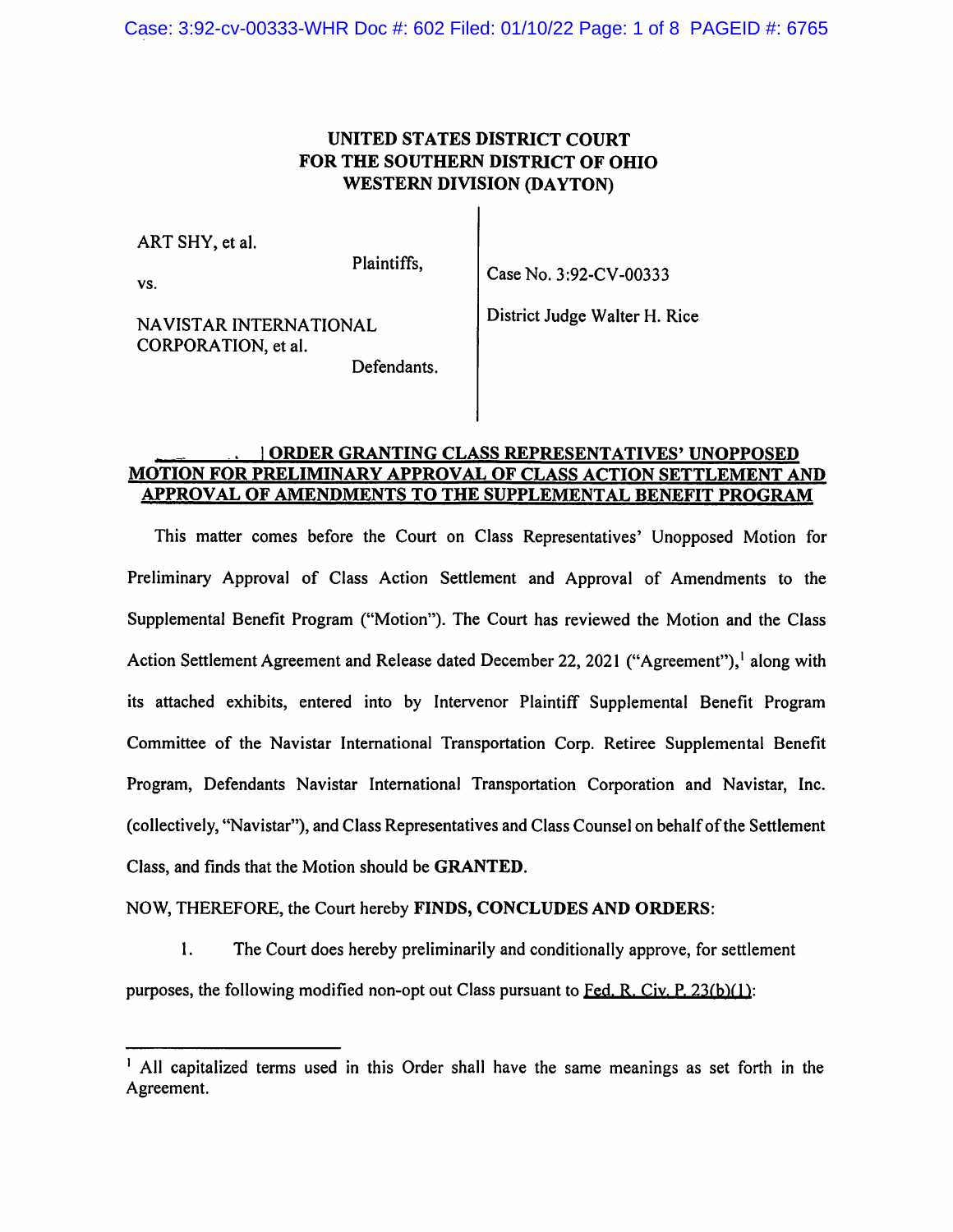Present participants (including spouses and dependents) and those eligible to become participants, whether upon retirement or election (including eligible spouses and dependents), in the Navistar International Transportation Corp. Retiree Health Benefit and Life Insurance Plan (n/k/a the Navistar, Inc. Retiree Health and Life Insurance Plan). This includes all eligible present retirees, individuals eligible upon retirement or election, and participating, eligible, or future-eligible spouses and dependents in the Navistar International Transportation Corp. Retiree Health Benefit Program (n/k/a the Navistar, Inc. Retiree Health Benefit Program), the Navistar International Transportation Corp. Retiree Life Insurance Program (n/k/a the Navistar, Inc. Retiree Life Insurance Program), and the Navistar International Transportation Corp. Retiree Supplemental Benefit Program (n/k/a the Navistar, Inc. Retiree Supplemental Benefit Program).

2. Based upon information provided: the class is ascertainable; it numbers in the thousands, satisfying numerosity; there are common questions of law and fact, including whether Navistar properly administered the Shy Plan; the proposed Class Representatives' claims are typical, in that they are members of the Class and allege they have been or will be damaged by the same conduct as others members of Class; the proposed Class Representatives and Class Counsel can fully, fairly and adequately protect the interests of the Class; question of law and fact common to members of the Class predominate over questions affecting only individual members for settlement purposes; and a class action for settlement purposes is superior to other available methods for the fair and efficient adjudication of this controversy.

3. The Court previously appointed Richard Zounes and Miller Rodgers to join Carl Potts as Class Representatives. The Court additionally appoints, based on the revised class definition, Robert Bergmann and Fred Cortright as Class Representatives.

4. The Court appoints Navistar, under the supervision of Class Counsel, to act as settlement administrator for the proposed Notice Plan.

5. The Court does hereby preliminarily approve the Class Action Settlement Agreement, including the notices and the releases contained therein as being fair, reasonable, and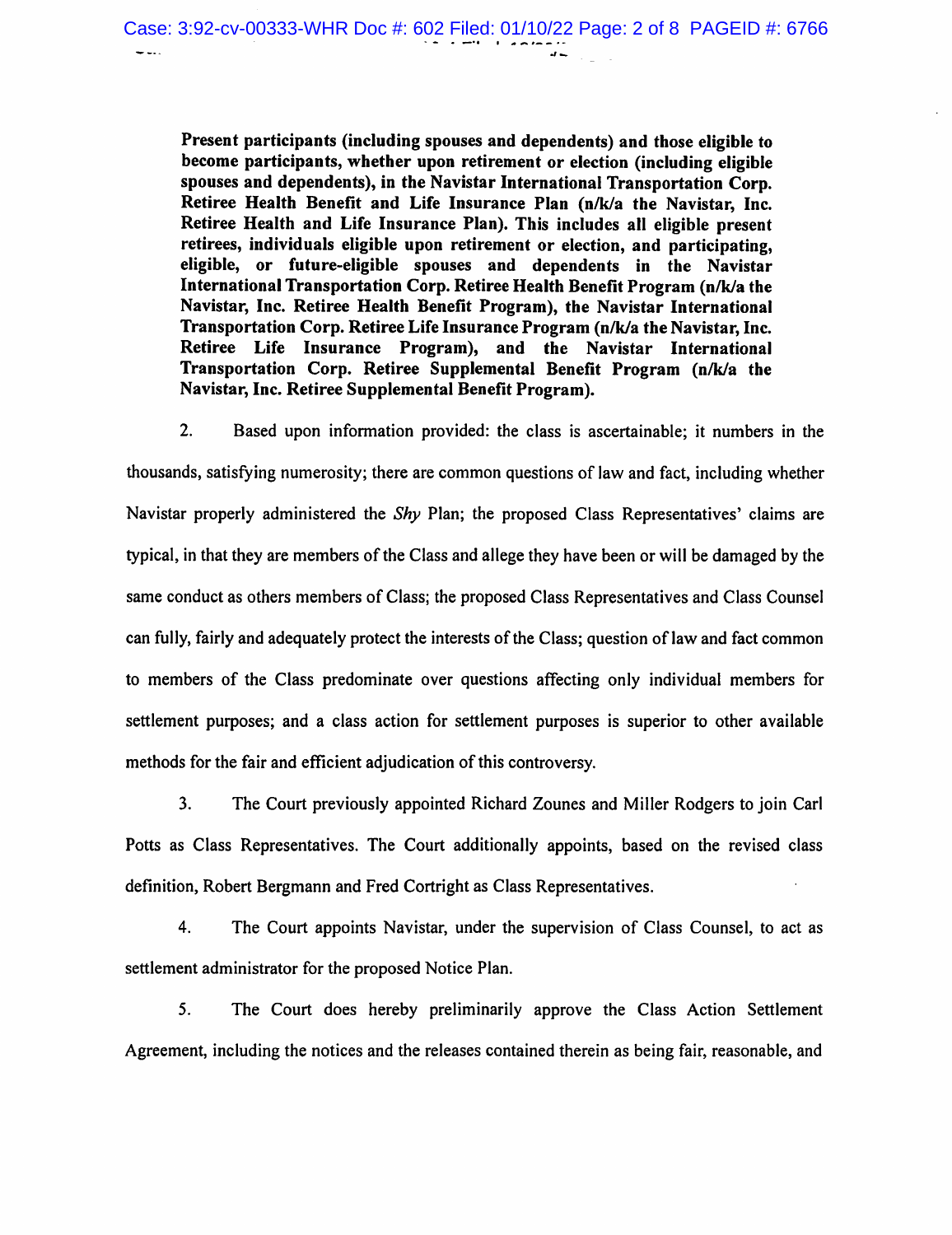adequate as to Class Members, subject to further consideration at the Fairness Hearing described below. Furthermore, the amendments and modifications attached as Exhibits B and C to the Class Action Settlement shall take effect concurrent with the effective date of the Class Action Settlement, if any.

6. A hearing (the "Fairness Hearing") shall be held before the Court on June 9, 2022 at  $10.0 \text{ g}$  a.m./**Here** for the following purposes:

a. To determine whether the proposed Settlement on the terms and conditions provided for by the Agreement is fair, reasonable, and adequate to the Class and should be approved by the Court;

b. To determine whether a Final Approval Order, as defined in the Agreement, should be entered;

c. To determine whether Class Counsel's application for attorneys' fees and reimbursement of expenses should be approved; and

d. To rule upon such other matters as the Court may deem appropriate.

7. The Court approves, as to form and content, the Long Form Settlement Notice, Email Notice, and Publication Notice, and finds that the mailing, distribution, and publishing of the various notices in the form and manner set forth in the Agreement meets the requirements of Fed. R. Civ. P. 23 and due process, and is the best notice practicable under the circumstances, and shall constitute due and sufficient notice to all persons entitled to notice.

8. The Court directs Navistar to timely notify the appropriate Federal and State officials under the Class Action Fairness Act of 2005, 28 U.S.C. §1715. Navistar shall, at or before the Fairness Hearing, file with the Court proof of compliance with the Class Action Fairness Act of 2005, 28 U.S.C. §1715.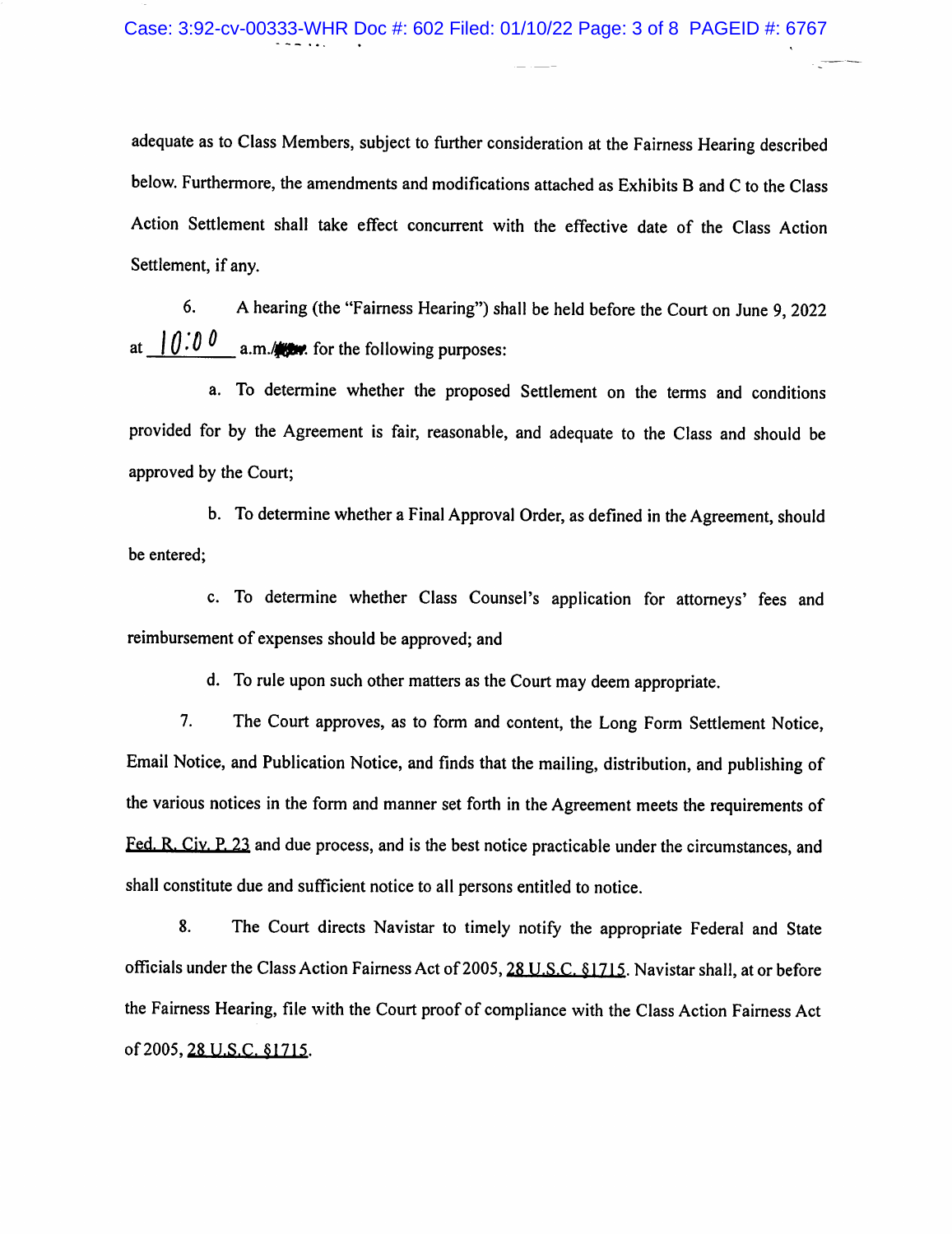9. The Class Action Settlement affords the following settlement benefits to Class Members;

- a. Navistar agreed to pay \$292 million (plus interest) in the Profit-Sharing Settlement to resolve the Profit-Sharing Disputes;
- b. Navistar committed to share all future Medicare Part D subsidies (currently estimated at a value of \$118 million) with the Base Plan through an agreement in the Krzysiak Settlement concerning the Medicare Part D subsidies and future calculations of the Shy Plan participant premiums to the Shy Agreement;
- c. Navistar agreed to pay \$17 million to the Base Plan Retiree Sub Account A in respect of the *Krzysiak* Settlement; and,
- d. Navistar agreed to reimburse the Supplemental Trust for \$3 million of litigation expenses in the Krzysiak Lawsuit.

Additionally, Navistar and the UAW agreed to recommend action by the Health Benefit Program Committee directing \$48 million of Base Plan Retiree Sub Account A assets, plus the aforementioned \$17 million, towards the reduction of future monthly participant contributions.

10. Pursuant to the Agreement, the parties seek the Court's approval of an amendment to the Supplemental Benefit Program to exchange Navistar's obligation to make future contributions to the Supplemental Benefit Program for a payment of \$264 million. The Court finds that the Notice Plan constitutes "appropriate notice" within the meaning of Section 9.1(c) of the Supplemental Benefit Program.

11. Navistar shall administer the Notice Plan as follows:

a. Within 30 days of this Order, Navistar shall: i) provide notice to Class Members with readily identifiable mailing addresses via U.S. mail, substantially in the form of the Long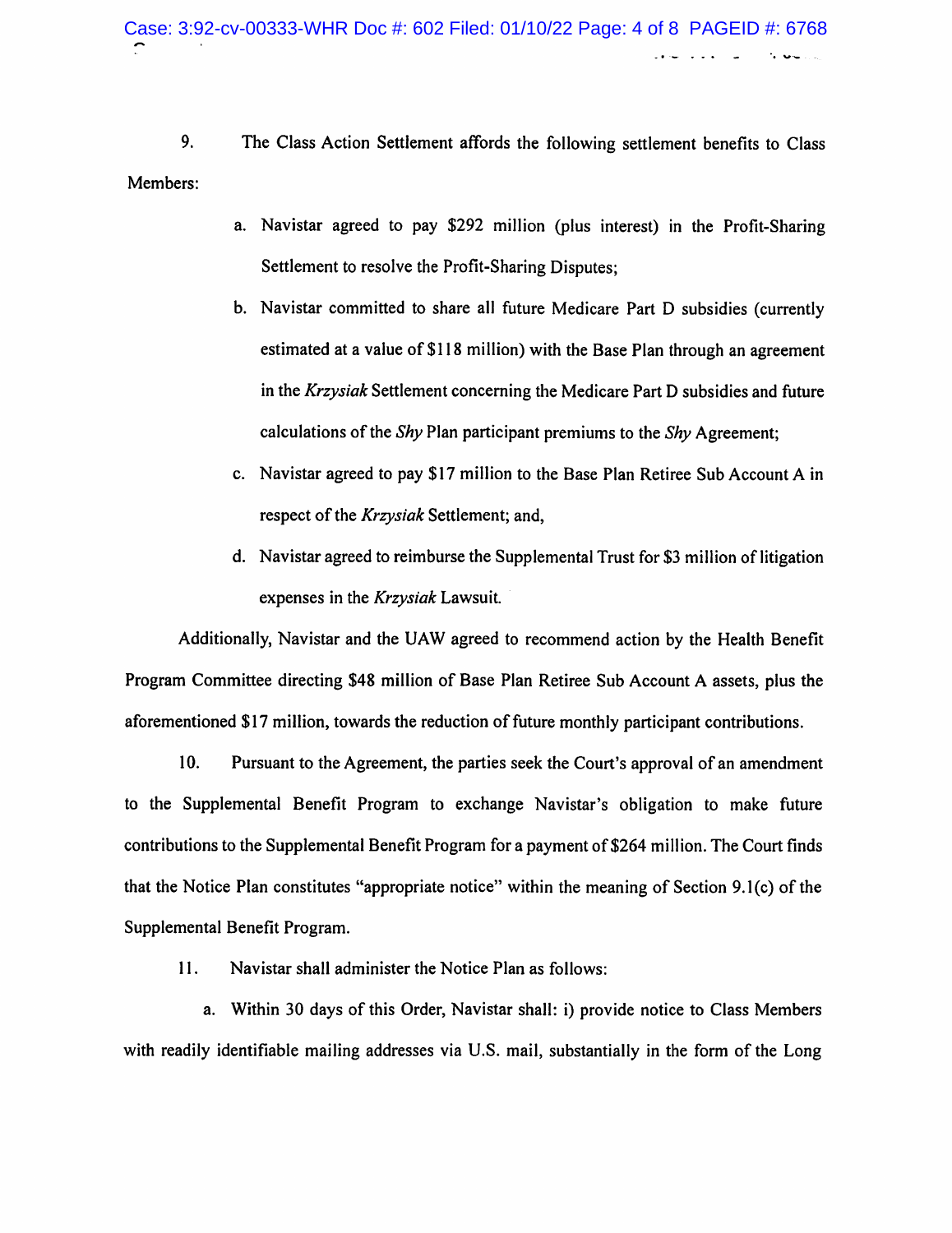# Case: 3:92-cv-00333-WHR Doc #: 602 Filed: 01/10/22 Page: 5 of 8 PAGEID #: 6769

Form Notice attached as Exhibit G to the Agreement; ii) provide notice to Class Members with readily identifiable email addresses via email, substantially in the form of the Email Notice attached as Exhibit H to the Agreement; iii) cause the Publication Notice, substantially in the form attached as Exhibit I to the Agreement, to be published via PRNewswire and any other outlet Navistar and Class Counsel agree upon; iii) establish a Settlement Website that includes the notices, an FAQ, and other information relevant to the Class, including important historical Court submissions as well as material Court submissions relating to the proposed settlement; and iv) establish a toll-free line for Class Members to obtain answers to questions relating to the Settlement.

b. No later than May 26, 2022, Navistar shall cause proof, by affidavit or declaration, of compliance with the Notice Plan to be filed with the Court.

12. All Class Members shall be bound by all determinations and judgments in the class action concerning the Settlement, including, but not limited to, the releases provided for in the Agreement.

13. Pending final determination of whether the Agreement should be approved, the SBC, Class Counsel and Class Members are barred and enjoined from commencing or prosecuting any action asserting any proposed settled class claims against Navistar.

14. Any Class Member may enter an appearance for purposes of the Settlement, individually or, at their own expense, through counsel of their choice, in which case counsel must file with the Clerk of Court and deliver to Class Counsel and counsel for Navistar a notice of such appearance no later than April 11,2022. If they do not enter an appearance, they will be represented by Class Counsel.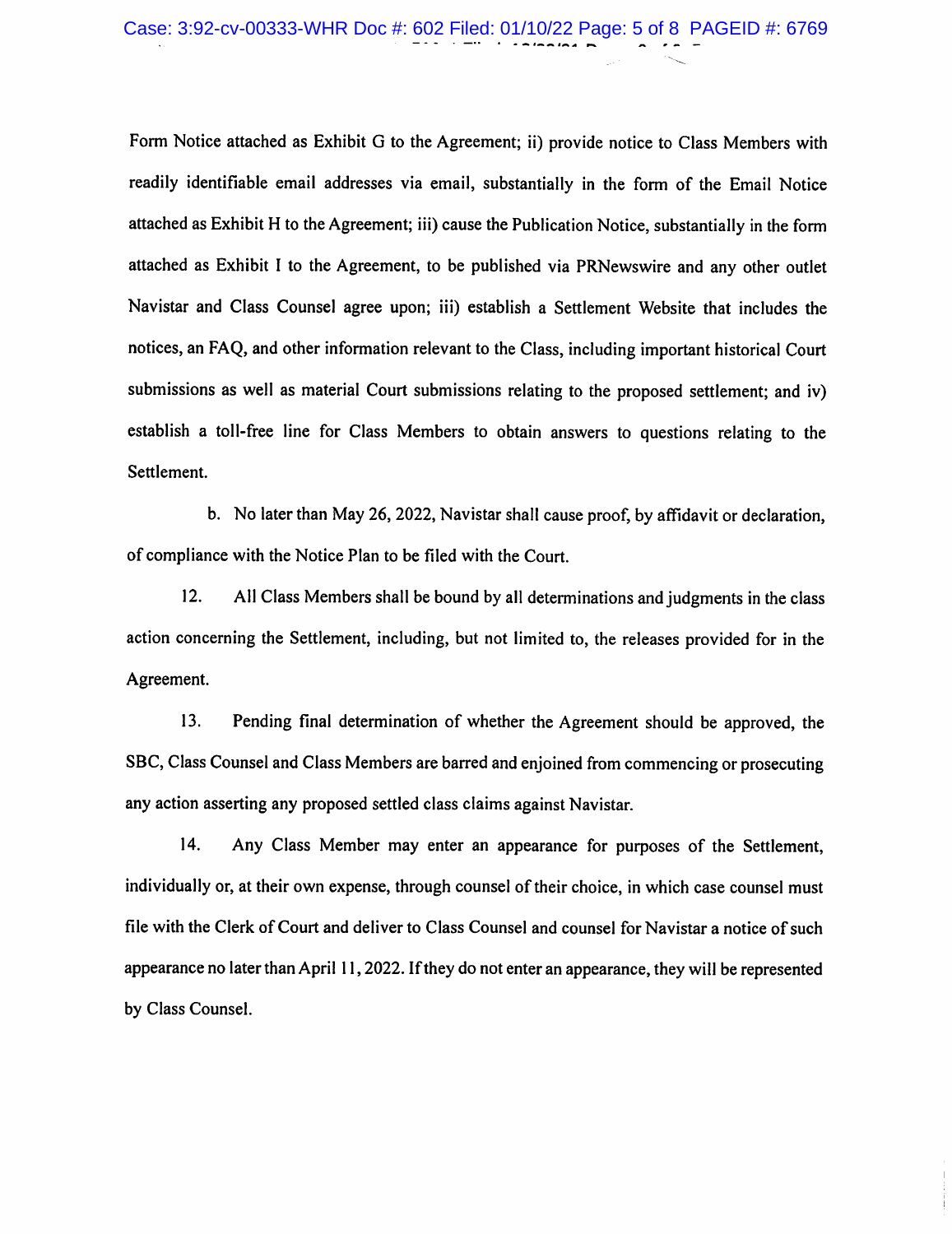15. All papers in support of the Class Action Settlement, and Class Counsel's Fee Application and request for expenses, shall be filed no later than 14 days prior to the scheduled Fairness Hearing.

16. Any Class Member may appear and show cause, if that Class Member has any reason why the proposed Settlement should not be approved as fair, reasonable, and adequate, or why Class Counsel's application for an award of attorneys' fees and for reimbursement of expenses should not be granted; provided, however, that no person shall be heard or entitled to contest such matters unless that person has delivered by hand or sent by first class mail sufficient written objections and copies of all papers and briefs any such person wishes to submit in support of any such objection delivered or post-marked no later than April 11, 2022 to each of the following:

> OFFICE OF THE CLERK Walter H. Rice Federal Building  $200 \text{ W}$ ,  $2^{\text{nd}}$  St, Suite 712 Dayton, Ohio 45402

MARKOVITS, STOCK & DEMARCO, LLC W. B. Markovits 3825 Edwards Rd., Suite 650 Cincinnati, Ohio 45209 Class Counsel

MORGAN, LEWIS & BOCKIUS, LLP John C. Goodchild, III 1701 Market Street Philadelphia, PA 19103 Counsel for Navistar

17. An objection must contain: (a) the full name, address, telephone number, and email address of the objector; (b) a written statement of all grounds for the objection accompanied by any legal or factual support for such objection; (c) copies of any papers, briefs, or other documents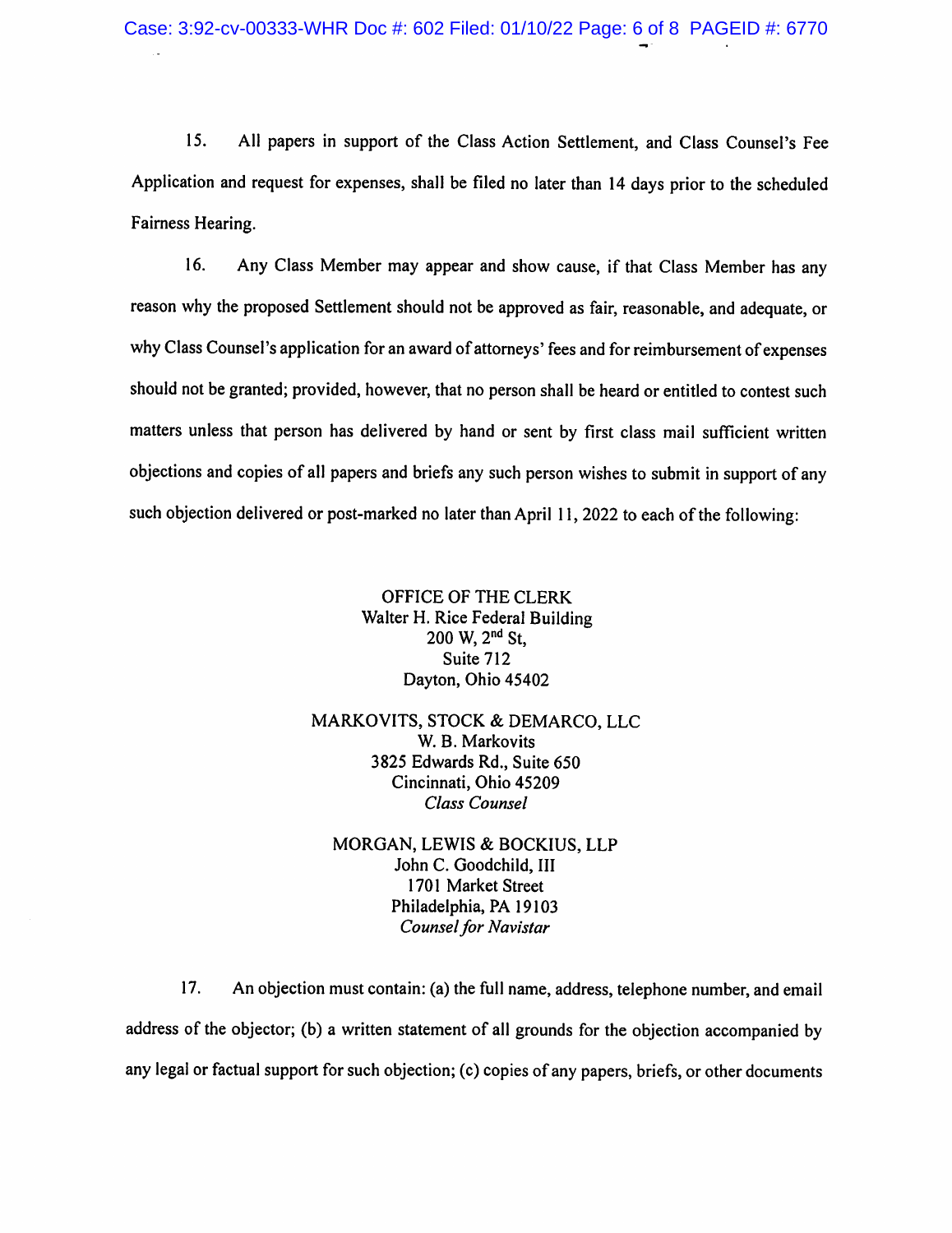## Case: 3:92-cv-00333-WHR Doc #: 602 Filed: 01/10/22 Page: 7 of 8 PAGEID #: 6771

on which the objection is based; (d) a list of all cases in which the objector and/or objector's counsel had filed or in any way participated in—financially or otherwise—objecting to a class action settlement in the preceding five years; (e) the name, address, email address, and telephone number of all attorneys representing the objector; (f) a statement indicating whether the objector and/or the objector's counsel intends to appear at the Fairness Hearing, and, if so, a list of all persons, if any, who will be called to testify in support of the objection; and (g) the objector's signature. Any person who does not make his, her, or its objection in the manner provided in this Order shall be deemed to have waived such objection and shall forever be foreclosed from making any objection to the fairness or adequacy of the proposed Settlement as set forth in the Agreement, unless otherwise ordered by the Court. Any papers in response to any such objections or in further support of the above-named motions shall be filed no later than May 26, 2022.

18. This Order and Class Action Settlement Agreement, and any of their terms, and all negotiations, discussions, and proceedings in connection with this Order and the Class Action Settlement Agreement, shall not constitute evidence, or an admission by Navistar that any acts of wrongdoing have been committed and shall not be deemed to create any inference that there is any liability on the part of Navistar. This Order and the Class Action Settlement Agreement, and any of their terms, and all negotiations, discussions and proceedings in connection with this Order and the Class Action Settlement Agreement shall not be offered or received in evidence or used for any purpose in this or any other proceeding in any court, administrative agency, arbitration tribunal, or other forum of any kind or character in the United States or any other country except as necessary to enforce the terms of this Order or the Settlement.

19. The Court reserves the right to adjourn the date of the Fairness Hearing without further notice to the Class Members and retains jurisdiction to consider all further applications or